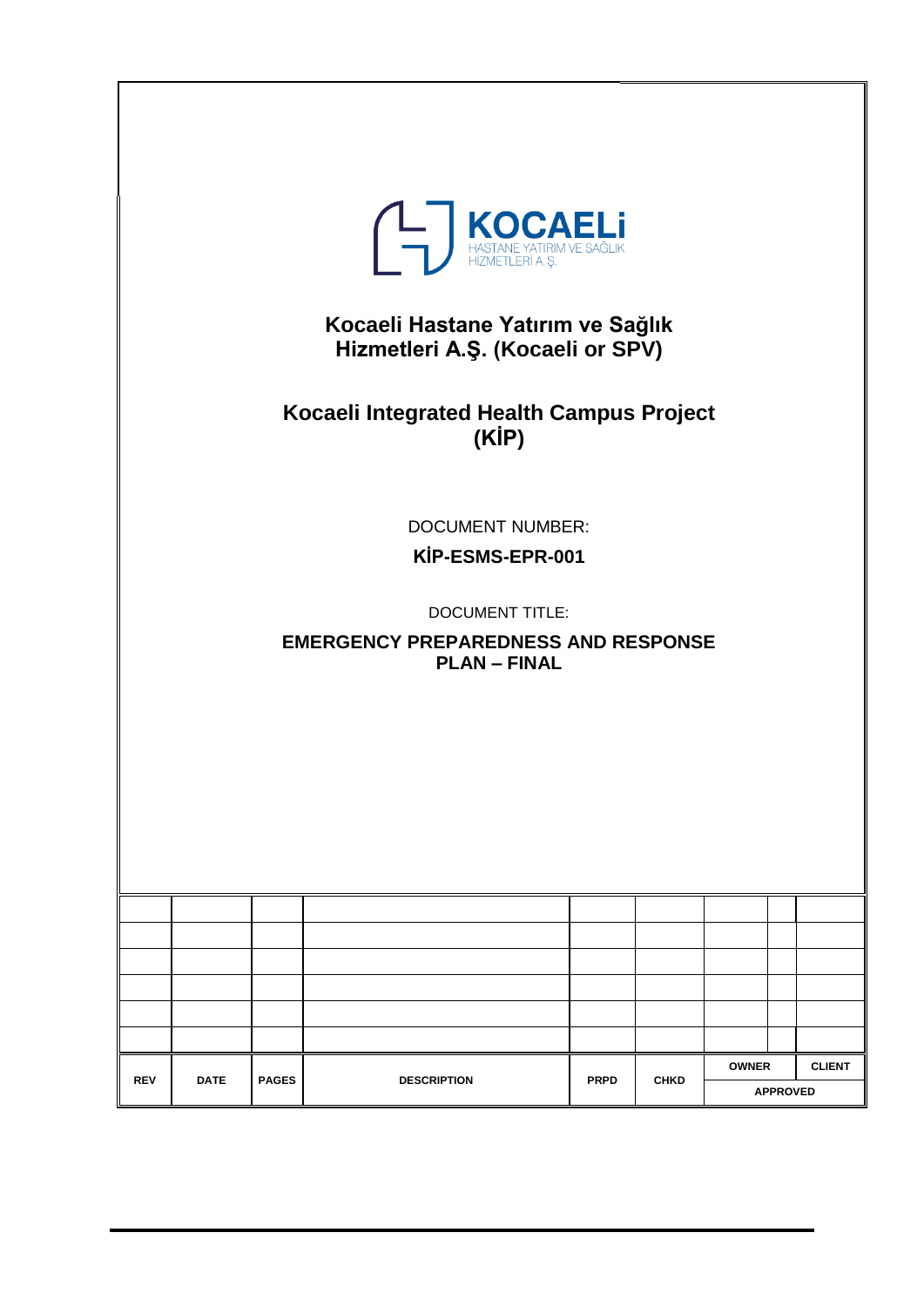#### <span id="page-1-0"></span>**PURPOSE SCOPE**

This Plan has been developed in accordance with SPV policies, with the commitments undertaken by SPV in the ESA, with Turkish regulatory framework, with IFC Performance Standards, IFC EHS General and Sector Specific Guidelines, EBRD Performance Requirements, OPIC Environmental and Social Policy Statement and EDC. The purpose of this Plan is to provide a high-level overview of the Procedures to be prepared by SPV to mitigate and control the impacts of an occupational safety or environment incident during the Construction phase. Specific Procedures will be developed by SPV and EPC Contractor to set out specific instructions to manage emergency response situations. All Procedures that will be prepared will be used in conjunction with this overarching Management Plan in the event of an emergency situation.

This Plan includes guidelines and minimum requirements for EPC for defining its own Procedures appropriate to the nature and scale of the Project Construction phase.

## <span id="page-1-1"></span>**APPLICATION**

This Plan applies to the Project Construction phase only. It applies to construction work activities under the control of SPV, of EPC and to all KİP employees.

#### <span id="page-1-2"></span>**DEFINITIONS**

| Kocaeli or SPV:                                                             | Kocaeli Hastane Yatırım ve Sağlık Hizmetleri A.Ş.                                                                                                                                                                                                                                                                                                          |
|-----------------------------------------------------------------------------|------------------------------------------------------------------------------------------------------------------------------------------------------------------------------------------------------------------------------------------------------------------------------------------------------------------------------------------------------------|
| Kocaeli Integrated Health Campus<br>Project (or "KIP" or simply "Project"): | Kocaeli Integrated Health Campus Project, being executed by SPV or its<br>affiliates                                                                                                                                                                                                                                                                       |
| EPC Contractor (or simply EPC):                                             | Gama - Türkerler Kocaeli Adi Ortaklığı & Gama Türkerler Dubai                                                                                                                                                                                                                                                                                              |
| Site Management:                                                            | All key managerial roles involved in the Construction Site management,<br>mainly referring to the EPC Contractor's personnel.                                                                                                                                                                                                                              |
| <b>Environmental and Social</b><br>Management System (ESMS)                 | The complete set of documents (including but not limited to: policies,<br>manuals, plans, procedures, work instruction and records) developed to<br>address, manage, monitor, audit and review the environmental, social, health<br>and safety aspects of the KİP, aimed at mitigating potential ESHS risks and<br>impacts and improving ESHS performance. |
| Guidelines to EPC Contractor                                                | Guidelines to EPC for the development of its own ESMS and associated EPC<br>Contractor Procedures appropriate to the nature and scale of the Project are<br>contained in SPV ESMS documentation. SPV ESMS documentation, identify<br>also minimum requirements and specific responsibilities for EPC Contractor<br>in line with the EPC contract.          |
| <b>Construction Site:</b>                                                   | The Construction Site includes all areas impacted in any manner by the<br>construction activities.                                                                                                                                                                                                                                                         |
| <b>Environmental and Social</b><br>Management Plans (ESMPs)                 | Plans issued by SPV addressing significant Environmental and Social<br>aspects (as identified in the ESA) by defining specific management methods,<br>mitigation measures, monitoring activities, reporting, auditing and review.                                                                                                                          |
| <b>EPC Contractor Procedure</b>                                             | A procedure to be prepared by EPC, to be used by EPC to describe how the<br>mitigation and monitoring measures/actions outlined in SPV ESMPs are<br>actually implemented.                                                                                                                                                                                  |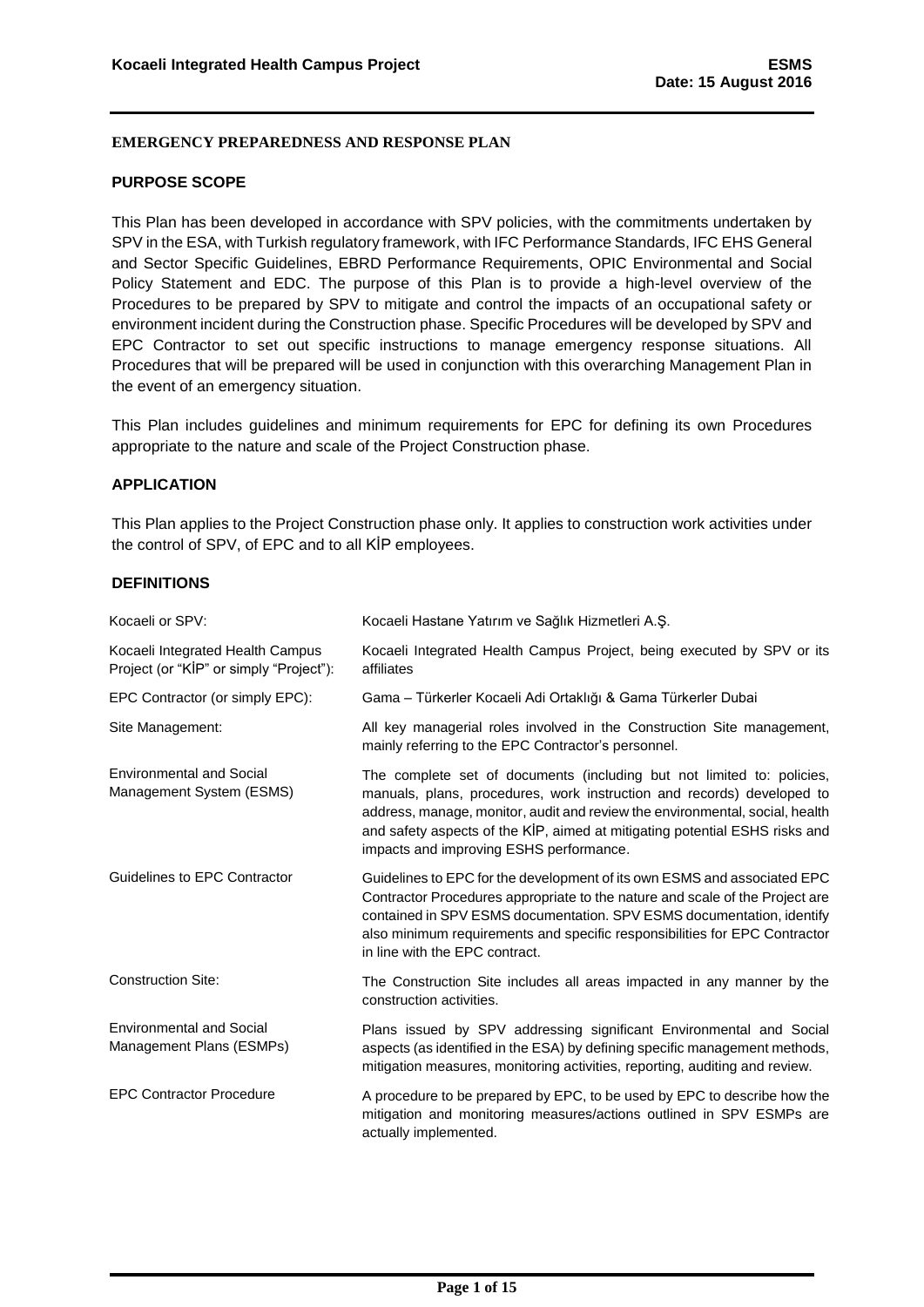## <span id="page-2-0"></span>**ACRONYMS**

| <b>KIP</b>      | Kocaeli Integrated Health Campus Project                                         |
|-----------------|----------------------------------------------------------------------------------|
| <b>SPV</b>      | Kocaeli Hastane Yatırım ve Sağlık Hizmetleri A.Ş.                                |
| <b>Golder</b>   | Golder Associates Turkey Ltd. Sti.                                               |
| <b>BAT</b>      | Best Available Technology                                                        |
| <b>EBRD</b>     | European Bank for Reconstruction and Development                                 |
| <b>EDC</b>      | <b>Export Development Canada</b>                                                 |
| <b>EHS</b>      | Environmental, Health and Safety                                                 |
| <b>EPC</b>      | <b>Engineering Procurement and Construction</b>                                  |
| <b>EPRP</b>     | Emergency Preparedness and Response Plan                                         |
| <b>ES</b>       | <b>Environmental and Social</b>                                                  |
| <b>ESHS</b>     | Environmental, Social Health and Safety                                          |
| <b>ESA</b>      | <b>Environmental and Social Assessment</b>                                       |
| ESMP(s)         | Environmental and Social Management Plan(s)                                      |
| <b>ESMS</b>     | <b>Environmental and Social Management System</b>                                |
| <b>ESAP</b>     | Environmental and Social Action Plan                                             |
| EU              | European Union                                                                   |
| <b>GHG</b>      | Greenhouse Gas                                                                   |
| <b>GIIP</b>     | Good International Industry Practice                                             |
| HS (or OHS)     | (Occupational) Health and Safety                                                 |
| <b>IFC</b>      | International Finance Corporation                                                |
| IFC, EBRD WA GN | Workers' accommodation: processes and standards A guidance note by IFC &<br>EBRD |
| <b>ISO</b>      | International Organization for Standardization                                   |
| <b>KPI</b>      | Key Performance Indicators                                                       |
| <b>OHSAS</b>    | Occupational Health and Safety Assessment Scheme                                 |
| <b>OPIC</b>     | Overseas Private Investment Corporation                                          |
| <b>PR</b>       | Performance Requirement (issued by EBRD)                                         |
| <b>PS</b>       | Performance Standard (issued by IFC)                                             |
| <b>QRA</b>      | Quantitative Risk Analysis                                                       |
| <b>SEP</b>      | Stakeholder Engagement Plan                                                      |
| <b>WHO</b>      | World Health Organization                                                        |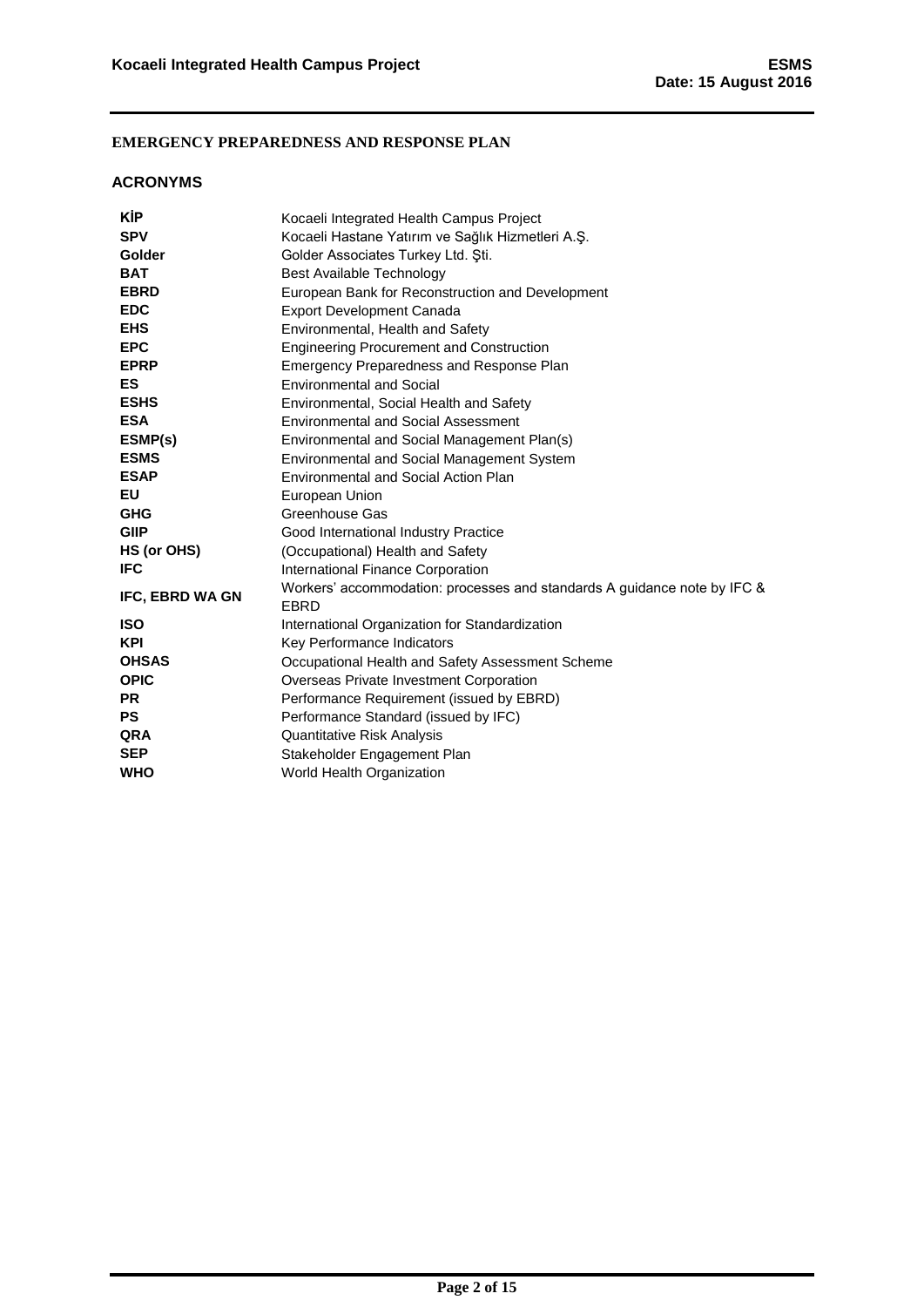# **TABLE of CONTENTS**

| 1.0 |  |
|-----|--|
| 2.0 |  |
|     |  |
|     |  |
|     |  |
| 3.0 |  |
|     |  |
|     |  |
| 4.0 |  |
|     |  |
|     |  |
|     |  |
| 5.0 |  |
| 6.0 |  |
| 7.0 |  |
|     |  |
|     |  |
|     |  |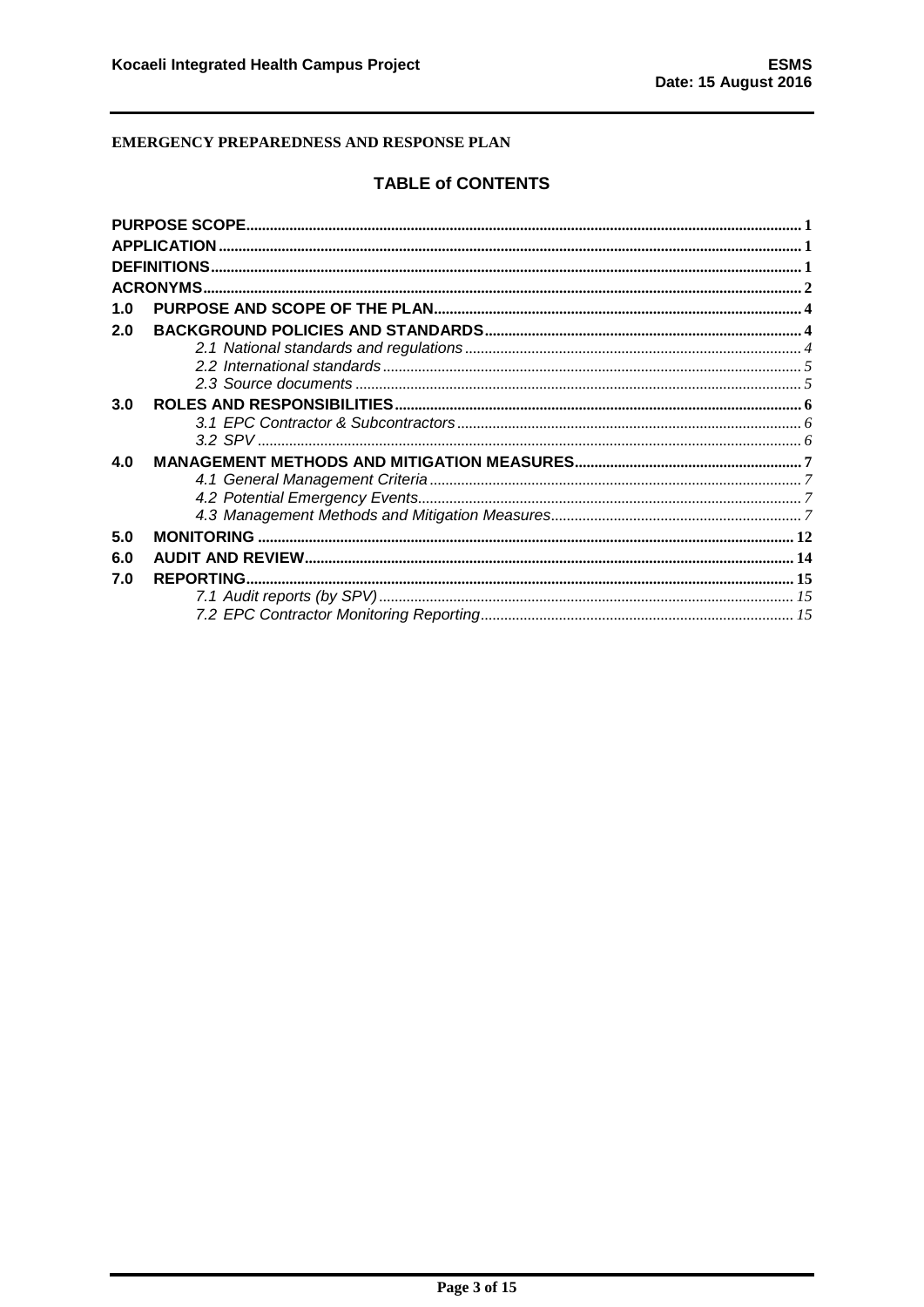## <span id="page-4-0"></span>**1.0 PURPOSE AND SCOPE OF THE PLAN**

This Plan has been developed in accordance with SPV policies, with the commitments undertaken by SPV in the ESA, with Turkish regulatory framework, with EBRD Performance Requirements (in particular PR 4), IFC Performance Standards (in particular PS 2 and PS4), IFC General EHS Guidelines, Sector Specific EHS Guidelines, OPIC Environmental and Social Policy Statement and EDC. Where no national regulation or international standard/guideline applies, it considers the adoption of Good International Industry Practices (GIIP).

The purpose of this Plan is to define the actions to be implemented for the preparedness and response for the emergency cases in compliance with the Turkish legislation and/or IFC and EBRD requirements.

## <span id="page-4-1"></span>**2.0 BACKGROUND POLICIES AND STANDARDS**

This section includes all those policies, standards and requirements of reference for this plan that are applicable for, but not limited to, the Project during Construction phase.

A number of qualitative performance parameters have been identified in Section 4 below, derived from ESA commitments, Turkish legislation and/or IFC, EBRD and EHS Guidelines as well as from GIIP.

<span id="page-4-2"></span>

| <b>TITLE</b>                                                                                                | Turkish Reg.<br><b>Gaz. Date</b> |  |  |
|-------------------------------------------------------------------------------------------------------------|----------------------------------|--|--|
| Law No. 4857 Labor Law                                                                                      | 25134, 10/6/2003                 |  |  |
| Law No. 6331 on Occupational Health and Safety                                                              | 28339, 30/06/2012                |  |  |
| Regulation on Emergencies in Workplaces                                                                     | 28681, 18/06/2013                |  |  |
| Occupational Health and Safety Risk Assessment Regulation                                                   | 28512, 29/12/2012                |  |  |
| Regulation on Personnel Protective Equipment                                                                | 26361, 29/11/2006                |  |  |
| Regulation on Health and Safety Precautions Regarding<br>Working with Asbestos                              | 28539, 25/01/2013                |  |  |
| Regulation on Protection of Workers from the Risk of Explosive<br>Media                                     | 28633, 30/04/2013                |  |  |
| Regulation on Health and Safety Precautions Regarding<br>Workplace Buildings                                | 28710, 17/07/2013                |  |  |
| Regulation on Health and Safety at Construction Sites                                                       | 28786, 05/10/2013                |  |  |
| Regulation on First Aid                                                                                     | 29429, 29/07/2015                |  |  |
| Regulation on Procedures and Principles of Health and Safety<br><b>Training for Employees</b>               | 28648, 15/05/2013                |  |  |
| Regulation on Use of Personnel Protective Equipment in<br>Workplaces                                        | 28695, 02/07/2013                |  |  |
| Regulation on Health and Safety Precautions Regarding<br>Working with Carcinogenic and Mutagenic Substances | 28730, 06/08/2013                |  |  |
| Regulation on Health and Safety Precautions Regarding<br>Working with Chemicals                             | 28733, 12/08/2013                |  |  |
| Regulation on Health and Safety Signs                                                                       | 28762, 11/09/2013                |  |  |

#### *2.1 National standards and regulations*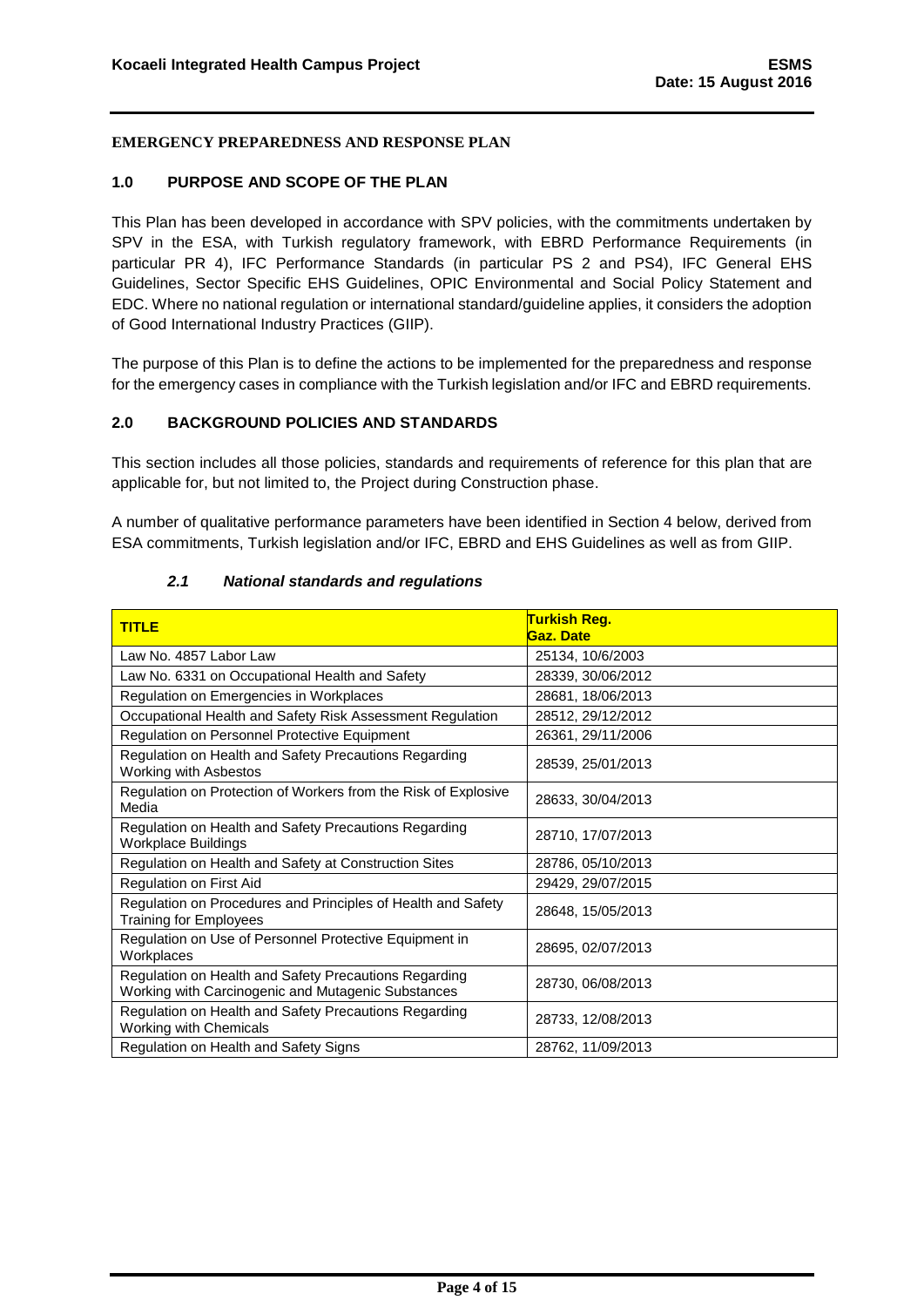## *2.2 International standards*

<span id="page-5-0"></span>

| <b>Source</b>                      | <b>Document Title</b>                                 |
|------------------------------------|-------------------------------------------------------|
| The Equator Principles Association | The Equator Principles, June 2013                     |
| IFC - International Finance Corp.  | <b>IFC Performance Standards</b>                      |
| IFC - International Finance Corp.  | <b>IFC General EHS Guidelines</b>                     |
| EBRD                               | <b>EBRD Performance Requirements</b>                  |
| <b>OPIC</b>                        | <b>OPIC Environmental and Social Policy Statement</b> |

## *2.3 Source documents*

<span id="page-5-1"></span>This section presents source documents, i.e. documents where SPV commitments are sourced from and that are the trigger for the development and implementation of the ESMPs and in general of the ESMS documentation. They are in turn based on Turkish regulatory framework, EBRD Performance Requirements and IFC Performance Standards and Guidelines.

| <mark>∣ Document ID∶</mark> | <b>Document Title</b>                           |
|-----------------------------|-------------------------------------------------|
| ESA Report                  | Environmental Social Assessment (January, 2016) |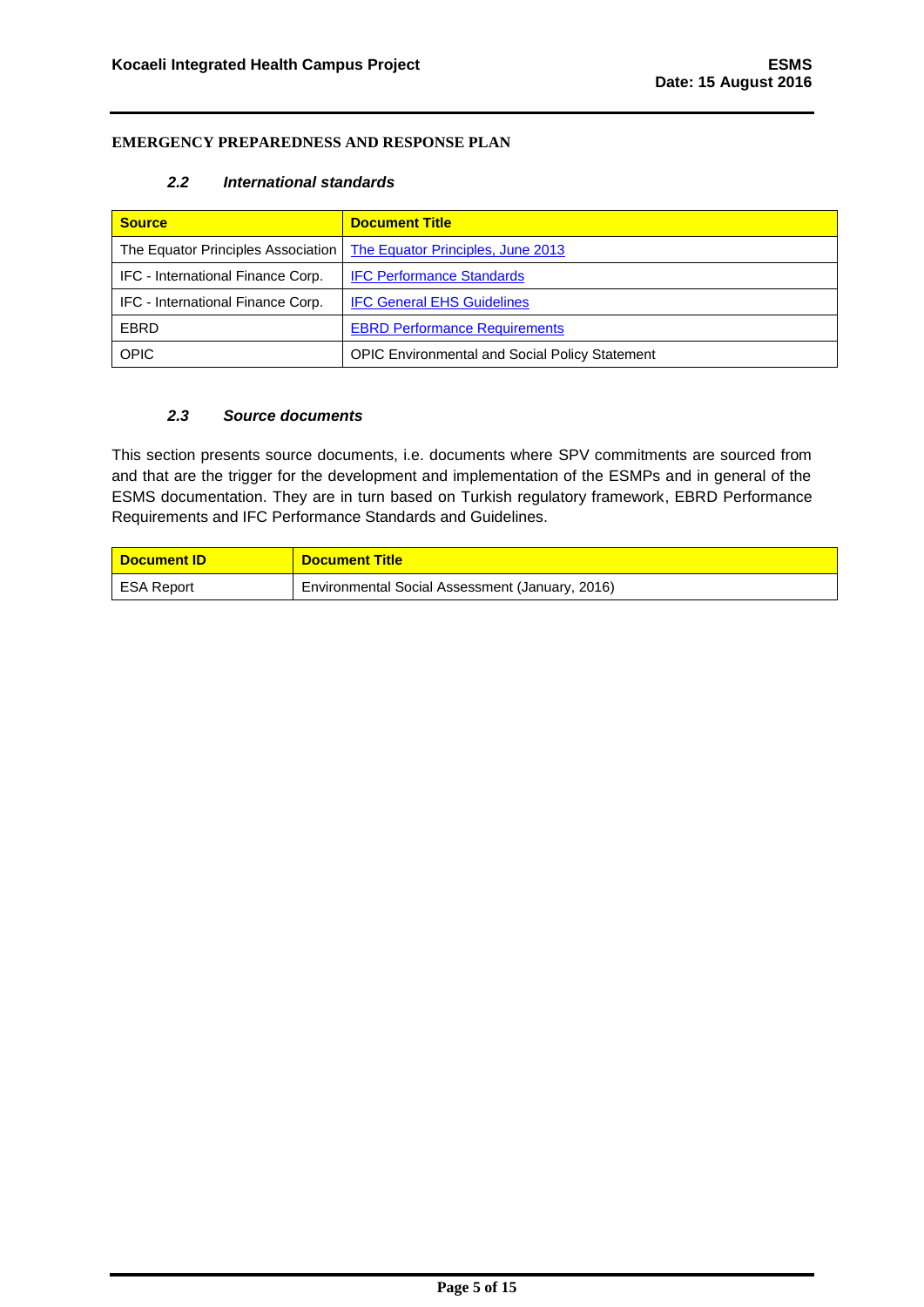## <span id="page-6-0"></span>**3.0 ROLES AND RESPONSIBILITIES**

<span id="page-6-1"></span>Principal roles and responsibilities for the implementation of this plan are outlined below.

#### *3.1 EPC Contractor & Subcontractors*

EPC Contractor has to ensure sufficient and qualified resources are allocated on an ongoing basis to achieve effective implementation of this Plan.

EPC Contractor have to ensure the effective implementation of this Plan by issuing its own Procedures addressing, detailing and customizing specific actions, measures under EPC Contractor's responsibility. The EPC Contractor Procedure has to include a description of allocated resources, responsibilities and communication procedures to relevant personnel.

If any Subcontractor is involved, it is responsible for duly implementing requirements included in EPC Contractor Procedure under the EPC supervision.

## *3.2 SPV*

<span id="page-6-2"></span>SPV Management has to ensure sufficient and qualified resources are allocated on an ongoing basis to achieve effective implementation of actions, measures and monitoring activities under SPV's responsibility. SPV Management is responsible for:

- This Plan's and EPC Contractor Procedures' final approval;
- Preparing specific Emergency Preparedness and Response Procedures;
- taking appropriate actions to address major Non-Conformities based on audit reports, performance monitoring reports and on SPV HSE Manager proposed approach and actions.

SPV HSE Manager is responsible for:

- ensuring that this Plan is up to date and appropriate to the nature and scale of the KİP and ensuring that this Plan is implemented effectively by EPC Contractor;
- ensuring that action/measures and monitoring activities directly under SPV responsibilities are carried out timely and adequately according to this Plan requirements;
- proposing to SPV Management, if necessary, amendments and/or updates to this Plan and issuing Plan revisions;
- programming inspections and audit activities to ensure the correct implementation of this Plan and of EPC Contractor Procedure;
- addressing Non-Conformities through the definition of Preventive/Corrective actions;
- bringing major Non-Conformities immediately to the attention of SPV Management;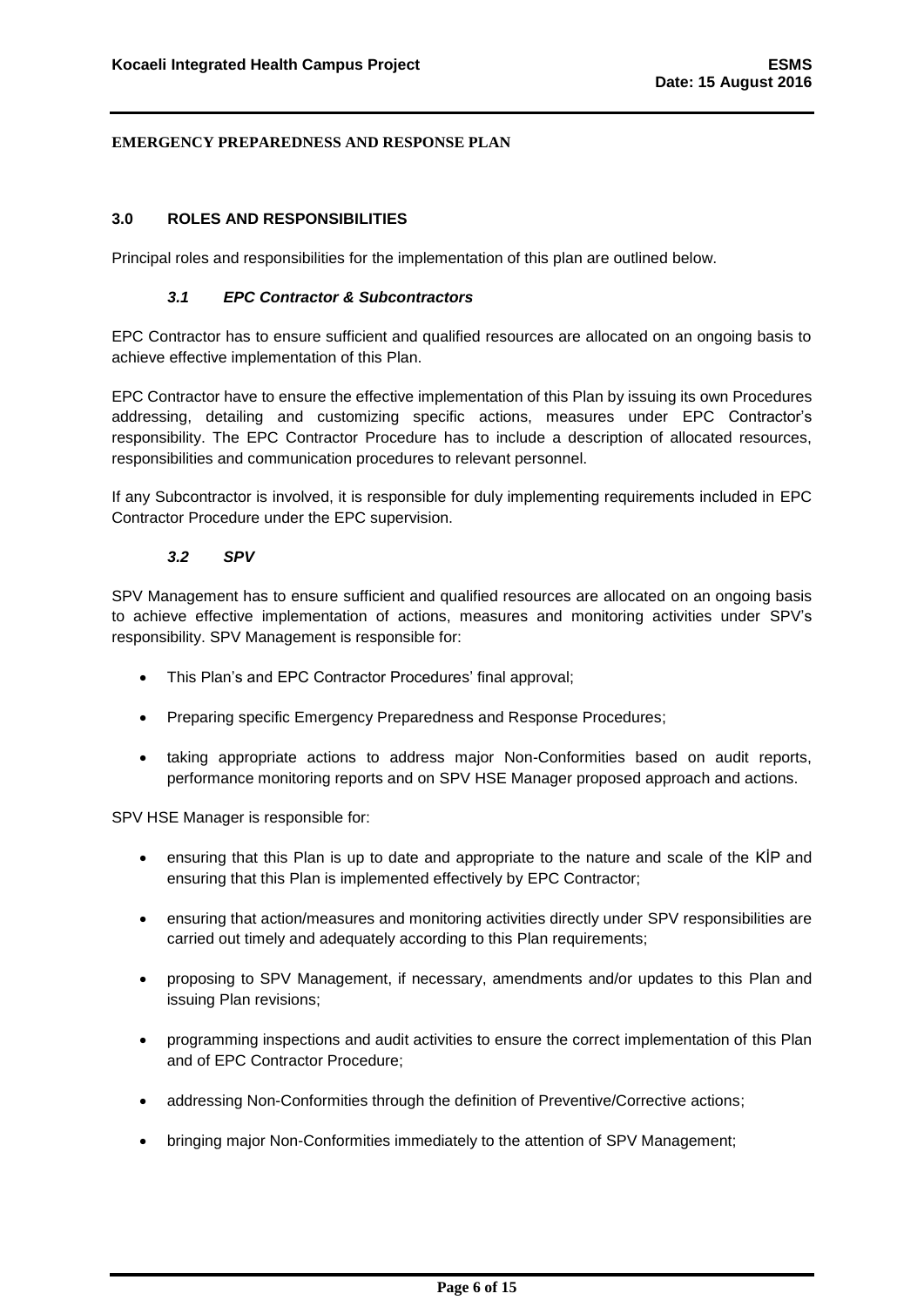collecting, organizing and reviewing monitoring data and performance monitoring reports from EPC Contractor and providing summary results of such reports to SPV Management, to stakeholders and to the Lenders.

## <span id="page-7-1"></span><span id="page-7-0"></span>**4.0 MANAGEMENT METHODS AND MITIGATION MEASURES**

#### *4.1 General Management Criteria*

Emergency response under this EPRP will be based upon the following PEAR principle of prioritization:

- **P**eople: the safety of people will be the highest priority;
- **E**nvironment: minimize any adverse environmental impacts that may occur from any emergency event;
- **A**ssets: protection of assets or equipment from damage or loss; and
- **R**eputation: minimization of adverse impacts on the reputation.

## *4.2 Potential Emergency Events*

<span id="page-7-2"></span>Emergency situations that may arise during the Project's Construction phase and which will be covered in separate Emergency Preparedness and Response Procedures by SPV are:

- Medical emergency;
- Fire;
- Spill:
- Vehicle collision;
- Natural disasters including flooding etc.; and
- Sabotage.

## *4.3 Management Methods and Mitigation Measures*

<span id="page-7-3"></span>The implementation of Emergency Preparedness and Response Procedures will include details on the following components:

- Prevention
- Emergency Preparedness
	- Alert levels and reporting lines
	- List of key contacts (internal and external)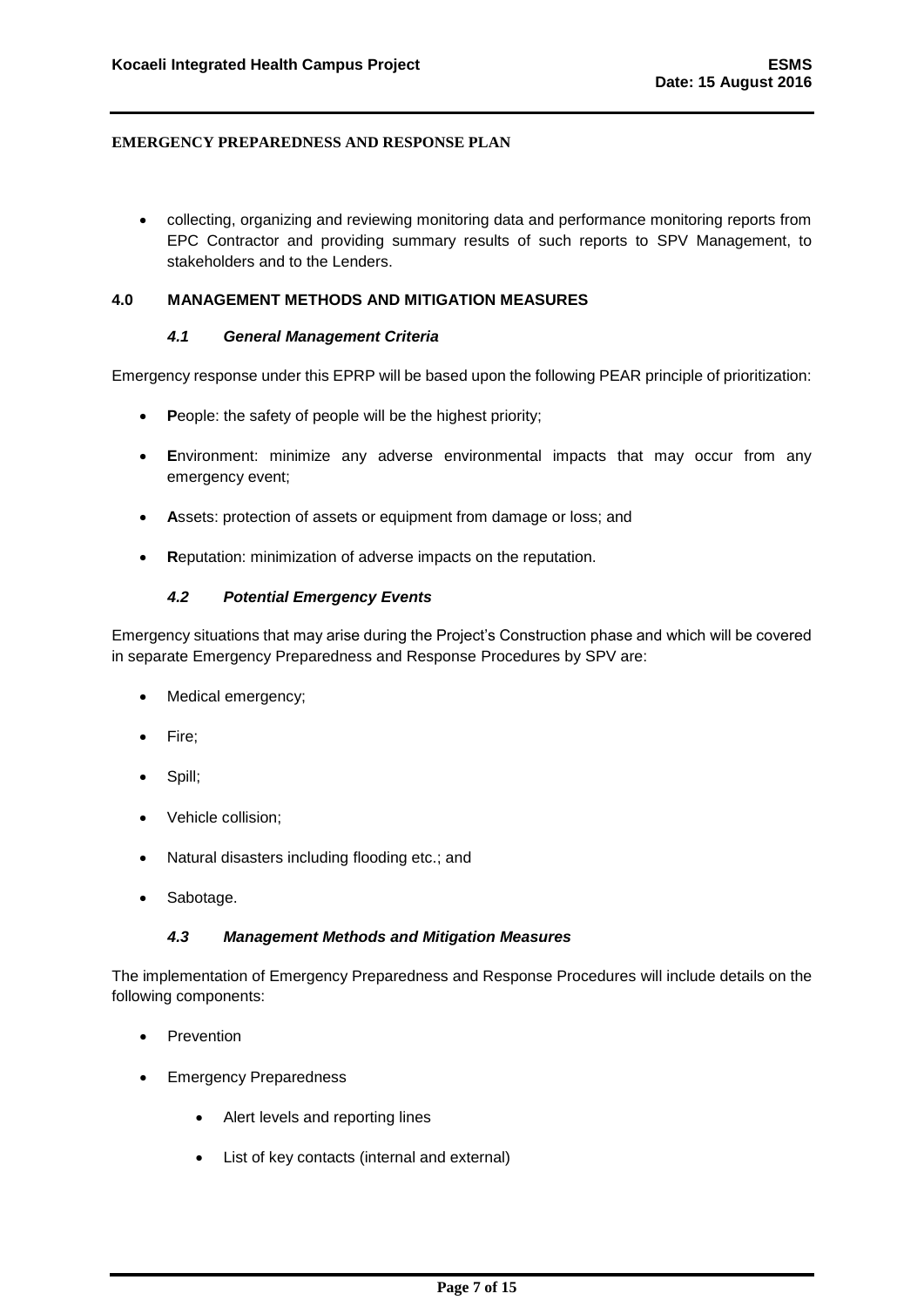- Definition of roles and responsibilities of internal teams and external organizations
- Internal and external notification and communication
- Informing the public and emergency response agencies
- External emergency services/security protocols
- Escape routes, Assembly areas, Warning devices
- Communication equipment
- Emergency equipment
- Emergency Response Teams (Search and rescue teams, First Aiders)
- Protection of vital records protocols
- Logistics
- Onsite command post
- Location of resources
- Emergency Response
	- Identification of emergency and raising alarm
	- Emergency communication protocol
	- Activation of the Emergency Response Team
	- Activation of the Emergency Preparedness and Response Plan
	- Operations shutdown
	- Locking of equipment
	- Control of energy sources
	- Location of main valves and main switches
	- Dangerous goods and hazardous materials
	- Coordination and Control
	- Site Evacuation
- Recovery and corrective action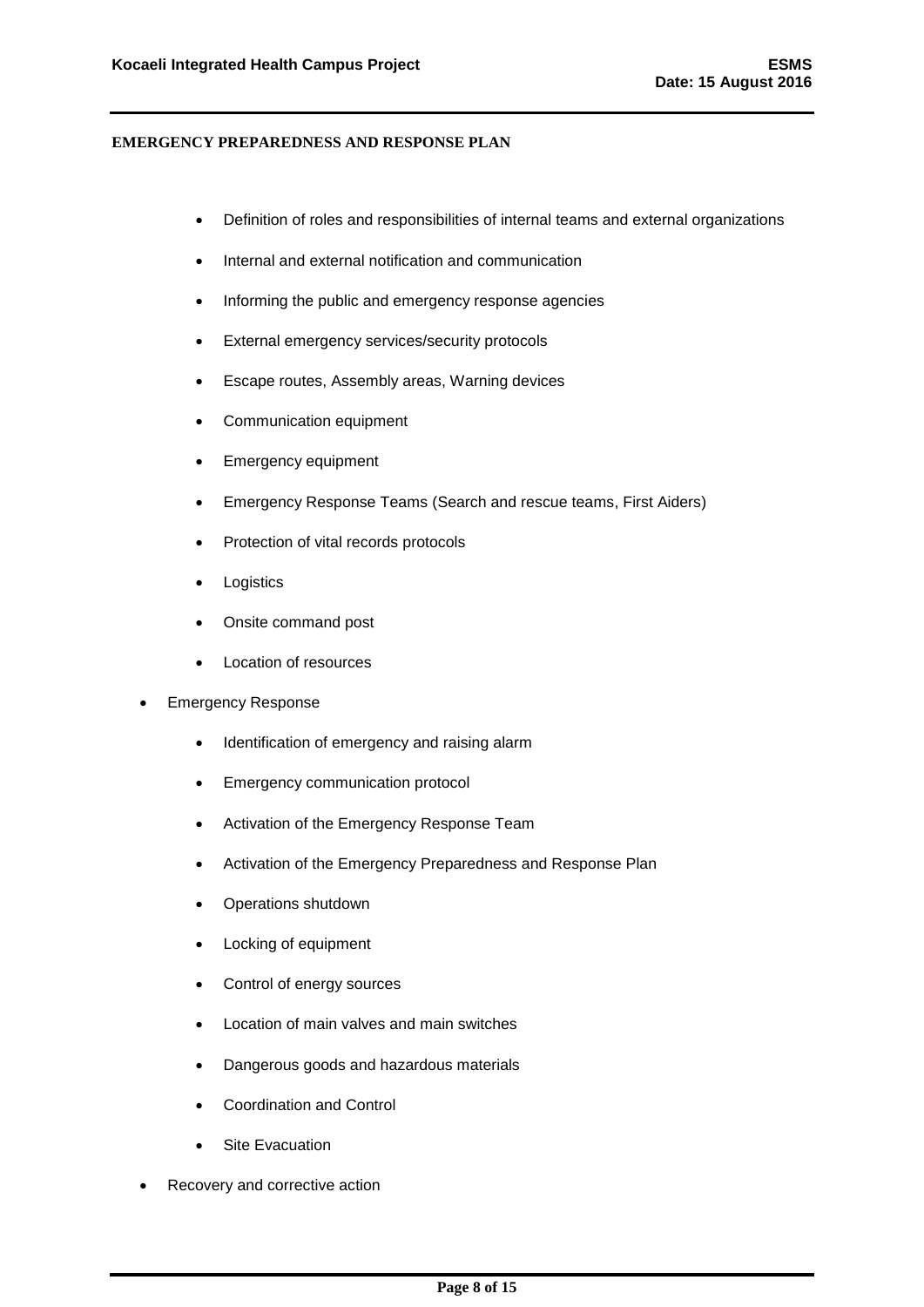- Securing the site
- All clear
- Debrief
- Post-incident investigation protocols
- Internal notifications/reporting tools
- Lessons learned review processes including management of implementation of recommendations from this plan
- Training and practice drills

The following table details the management methods and mitigation measures/actions identified for hazardous material management in the Construction phase.

For each method and measure/action identified, the table shows:

- The identification code (ID);
- the reference (or source) documents (i.e. ESA, Turkish Regulations, permits, IFC Performance Standards, EBRD Performance Requirements and EHS Guidelines or other GIIP);
- frequency/timing of the measure/action, as applicable;
- Key Performance Indicator (KPI), if applicable, and related quantitative target or qualitative acceptance criteria;
- related responsibility for implementing the measure/action.

For the measures actions where no KPI can be identified the cells reports "n.a." (not applicable). In this case an on/off acceptance criteria will apply; in other words the acceptance criteria set is a qualitative one, such as "the measure/action has been implemented effectively".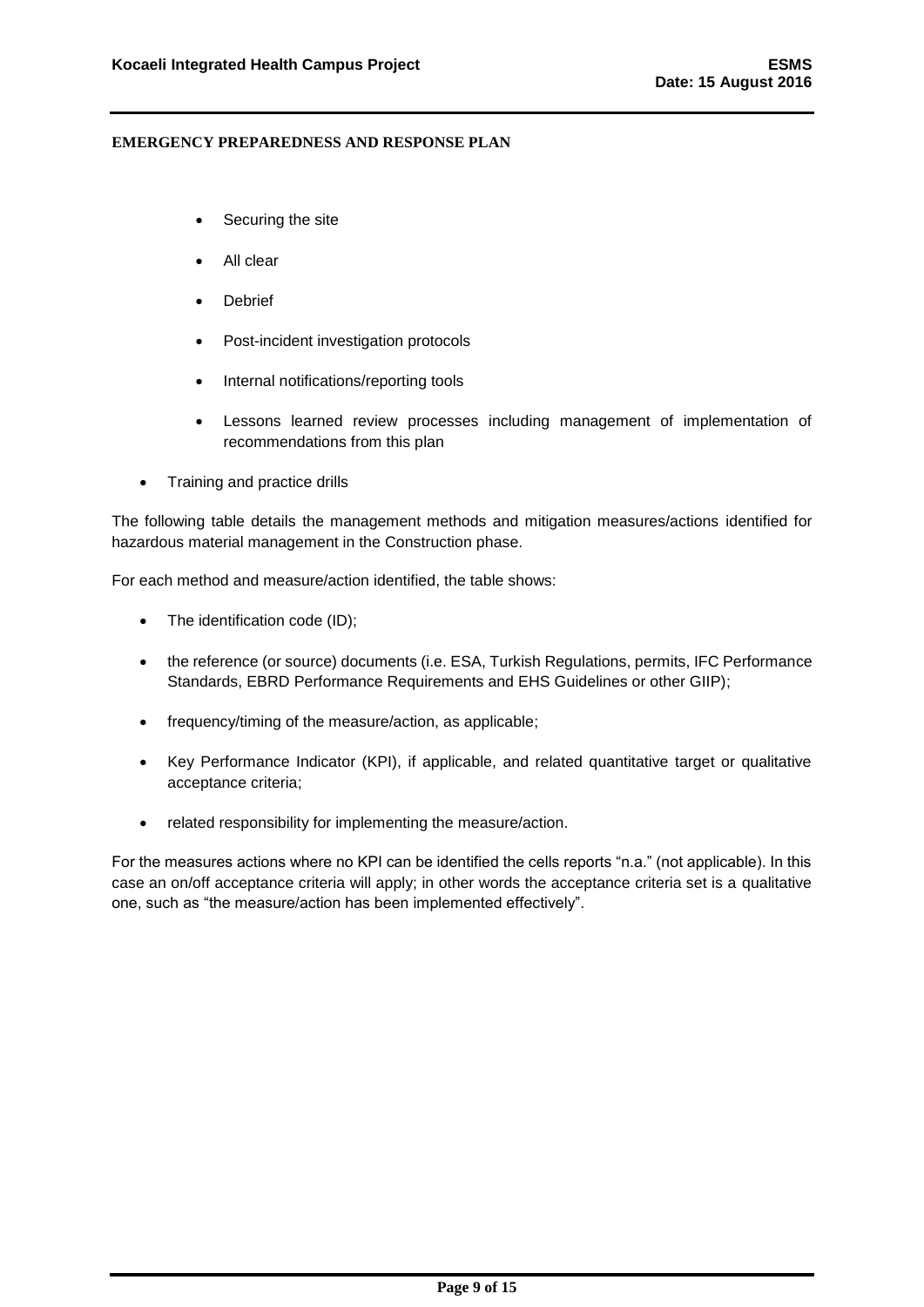# **Date: 15 August 2016**

| ID.           | Source doc.                                                                                                                                                                                                        | <b>Mitigation Action/Measure Description</b>                                                                                                                                                                                                                                                                                                                                                                                                                                                                                                                                                                                                                                                                                                                                                                                                                                                                                                                                                                                                                                                                       | Frequency<br>/ Timing | <b>KPI</b> | Target/<br>Acceptance<br>criteria                                       | <b>Responsibilities</b>   |
|---------------|--------------------------------------------------------------------------------------------------------------------------------------------------------------------------------------------------------------------|--------------------------------------------------------------------------------------------------------------------------------------------------------------------------------------------------------------------------------------------------------------------------------------------------------------------------------------------------------------------------------------------------------------------------------------------------------------------------------------------------------------------------------------------------------------------------------------------------------------------------------------------------------------------------------------------------------------------------------------------------------------------------------------------------------------------------------------------------------------------------------------------------------------------------------------------------------------------------------------------------------------------------------------------------------------------------------------------------------------------|-----------------------|------------|-------------------------------------------------------------------------|---------------------------|
|               | <b>Management controls</b>                                                                                                                                                                                         |                                                                                                                                                                                                                                                                                                                                                                                                                                                                                                                                                                                                                                                                                                                                                                                                                                                                                                                                                                                                                                                                                                                    |                       |            |                                                                         |                           |
| <b>EPR-01</b> | Law No. 6331,<br>Turkish Reg. Gaz.<br>No. 28512 of<br>29/12/2012,<br>IFC- EHS GL. IFC<br>PS2-4, EBRD PR<br>4                                                                                                       | <b>Risk Assessment:</b><br>• Hazard and risk assessment is prepared,<br>• Risk assessment is reviewed and updated annually.                                                                                                                                                                                                                                                                                                                                                                                                                                                                                                                                                                                                                                                                                                                                                                                                                                                                                                                                                                                        | Annually              | n.a.       | Risk assessment<br>developed<br>effectively and<br>reviewed<br>annually | <b>EPC Contractor</b>     |
| EPR-02        | Law No. 6331.<br>Turkish Reg. Gaz.<br>No. 28512 of<br>29/12/2012, 28681<br>of 18/06/2013.<br>24762 of<br>22/05/2002. 28762<br>of 11/09/2013.<br>28710 of<br>17/07/2013,<br>IFC- EHS GL, IFC<br>PS2-4, EBRD PR<br>4 | <b>Emergency Preparedness and Response;</b><br>• Emergency Preparedness and Response Procedures to be<br>prepared for medical emergency, fire, spill, vehicle collision, natural<br>disasters and sabotage including;<br>Alert levels and reporting lines<br>$\circ$<br>Internal and external key contacts are identified<br>$\circ$<br>Definition of roles and responsibilities of internal teams and<br>$\circ$<br>external organizations<br>Internal and external notification and communication protocol<br>$\circ$<br>Informing the public and emergency response agencies<br>$\circ$<br>External emergency services/security protocols<br>$\circ$<br>Escape routes, Assembly areas, Warning devices<br>$\circ$<br>Communication and emergency equipment are identified<br>$\circ$<br>Search, rescue teams and first aiders are identified<br>$\circ$<br>Control of energy sources, locking of equipment, location of<br>$\circ$<br>main valves and switches, dangerous goods and hazardous<br>materials are identified<br>Post incident recovery and corrective action procedure is<br>$\circ$<br>identified | Ongoing               | n.a.       | All requirements<br>are met                                             | SPV and EPC<br>Contractor |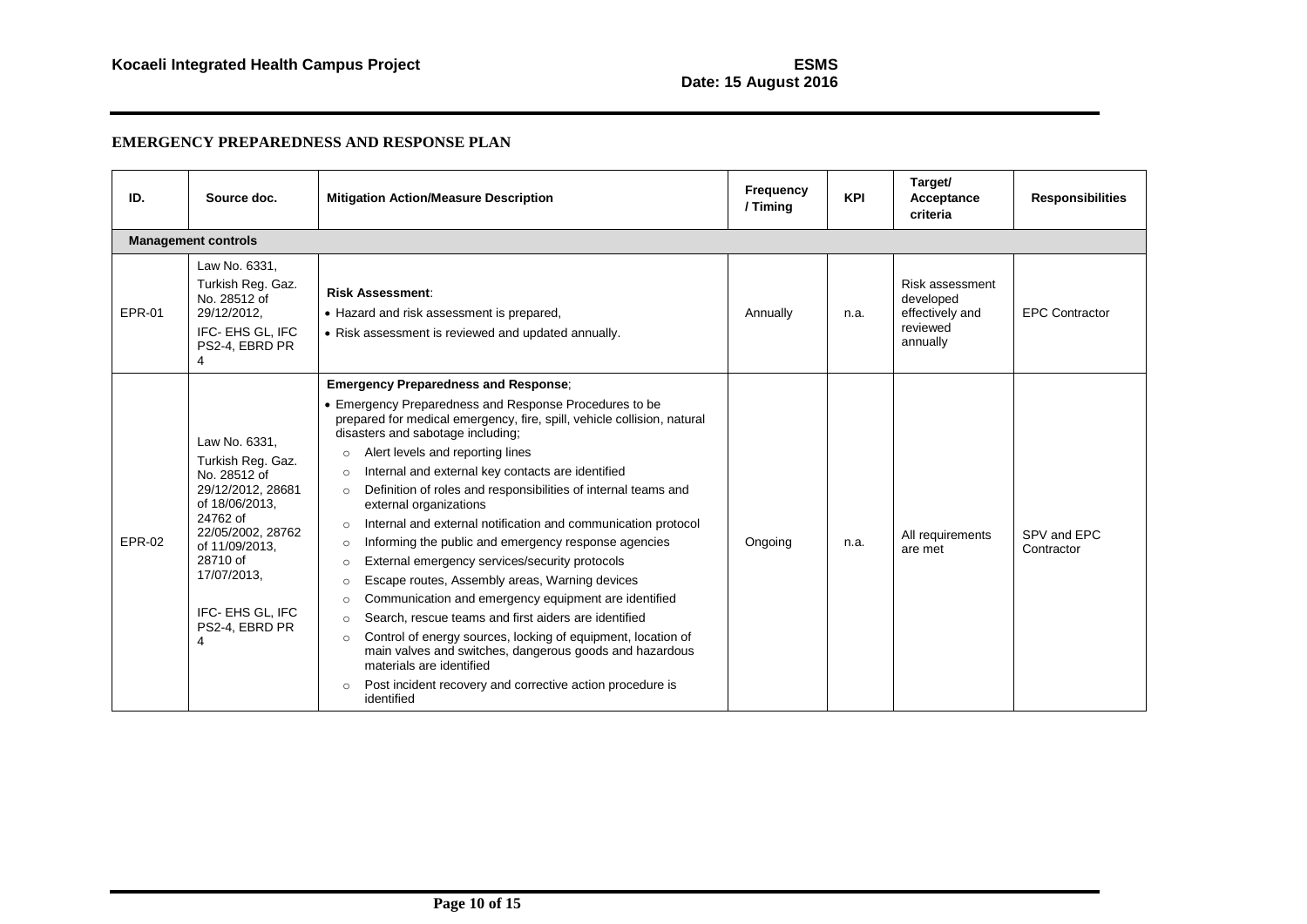# **Date: 15 August 2016**

| ID.      | Source doc.                                                                                                                    | <b>Mitigation Action/Measure Description</b>                                                                                                                                                                                                                                                                                           | Frequency<br>/ Timing                                                                            | <b>KPI</b> | Target/<br>Acceptance<br>criteria                                                                                                                                      | <b>Responsibilities</b>   |
|----------|--------------------------------------------------------------------------------------------------------------------------------|----------------------------------------------------------------------------------------------------------------------------------------------------------------------------------------------------------------------------------------------------------------------------------------------------------------------------------------|--------------------------------------------------------------------------------------------------|------------|------------------------------------------------------------------------------------------------------------------------------------------------------------------------|---------------------------|
| EPR-03   | Law No. 6331,<br>Turkish Reg. Gaz.<br>No. 28648<br>of15/05/2013.<br>IFC- EHS GL. IFC<br>PS2-4, EBRD PR                         | Training:<br>• Employees and contractors are trained on emergency response<br>procedures.<br>• Search, rescue teams and first aiders have specific training<br>• Training is based around a changing set of activities and is planned<br>and managed on a dynamic basis.<br>• Training refreshed for emergency response team annually. | Initial<br>training<br>and annual<br>refresher<br>training for<br>emergency<br>response<br>teams | n.a.       | All employees<br>are trained for<br>the emergency<br>preparedness<br>and response<br>procedures.<br>Search, rescue<br>and first aid<br>teams have<br>specific training | SPV and EPC<br>Contractor |
| $EPR-04$ | Law No. 6331.<br>Turkish Reg. Gaz.<br>No. 28681 of<br>18/06/2013, 28648<br>of15/05/2013.<br>IFC- EHS GL, IFC<br>PS2-4, EBRD PR | <b>Emergency Drills</b> will be conducted at least annually to review and<br>control the implementation and effectiveness of the Emergency<br>Preparedness and Response Procedures. Drill reports will be<br>prepared.                                                                                                                 | Annually                                                                                         | n.a.       | Emergency drills<br>undertaken,<br>reports prepared                                                                                                                    | SPV and EPC<br>Contractor |
| EPR-05   | Law No. 6331,<br>Turkish Reg. Gaz.<br>No. 28681 of<br>18/06/2013, 28648<br>of 15/05/2013,<br>IFC-EHS GL. IFC<br>PS2-4, EBRD PR | <b>Emergency Preparedness and Response Procedures will be</b><br>reviewed annually and updated as required.                                                                                                                                                                                                                            | Annually                                                                                         | n.a.       | Procedures are<br>reviewed and<br>updated annually                                                                                                                     | SPV and EPC<br>Contractor |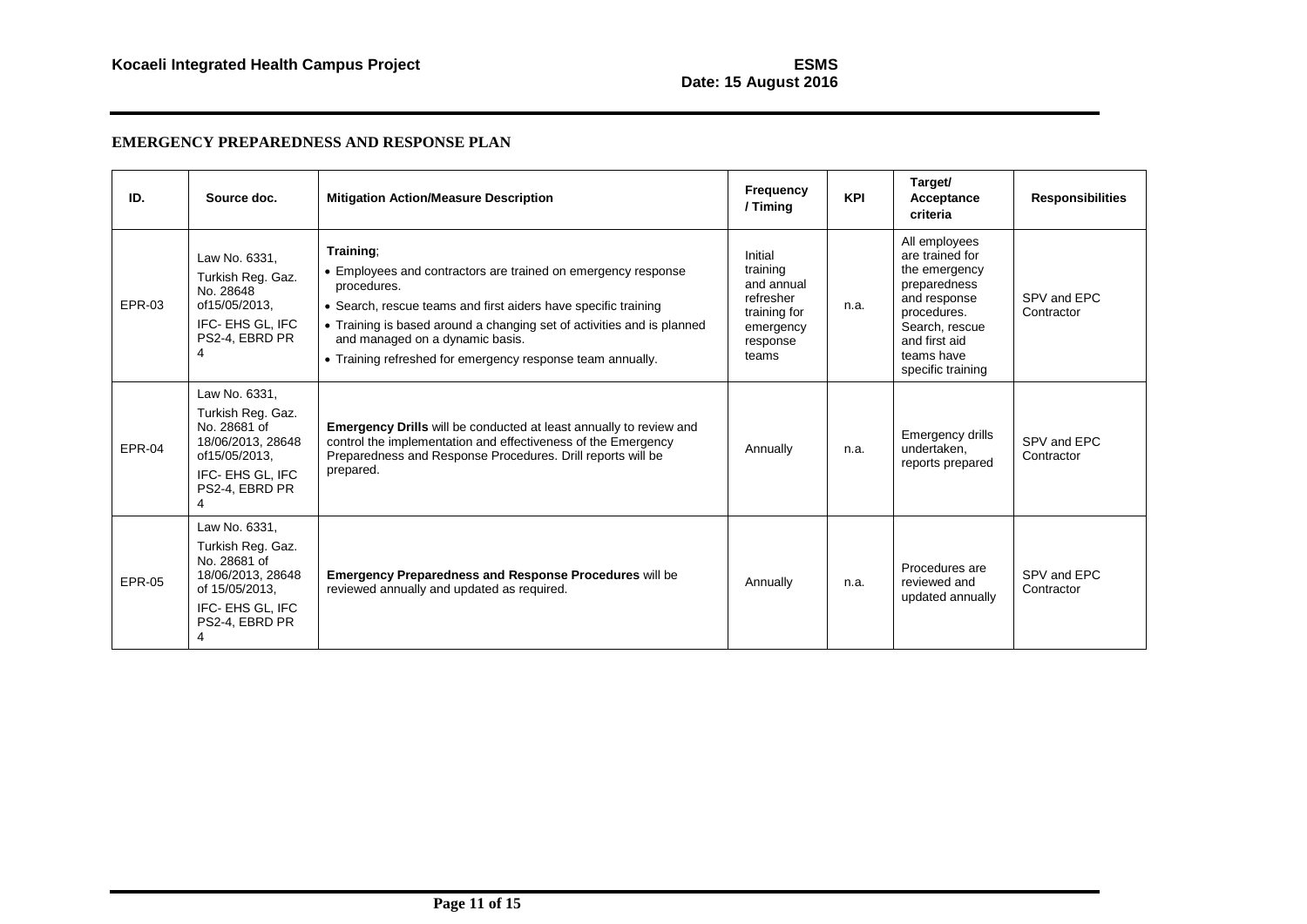## <span id="page-12-0"></span>**5.0 MONITORING**

The following table details the monitoring (measurement) activities identified for Emergency Preparedness and Response in the Construction phase.

For each monitoring activity and measure/action identified, the table shows:

- The identification code (ID);
- the reference (or source) documents (i.e. ESA, Turkish standard, permits, IFC Performance Standards and EHS Guidelines, EBRD Performance Requirements and OPIC or other GIIP);
- frequency/timing of the measurement;
- Key Performance Indicator (KPI), and related quantitative target, if the target consist of a regulatory limit this will be indicated;
- the related responsibility for implementing the monitoring activity.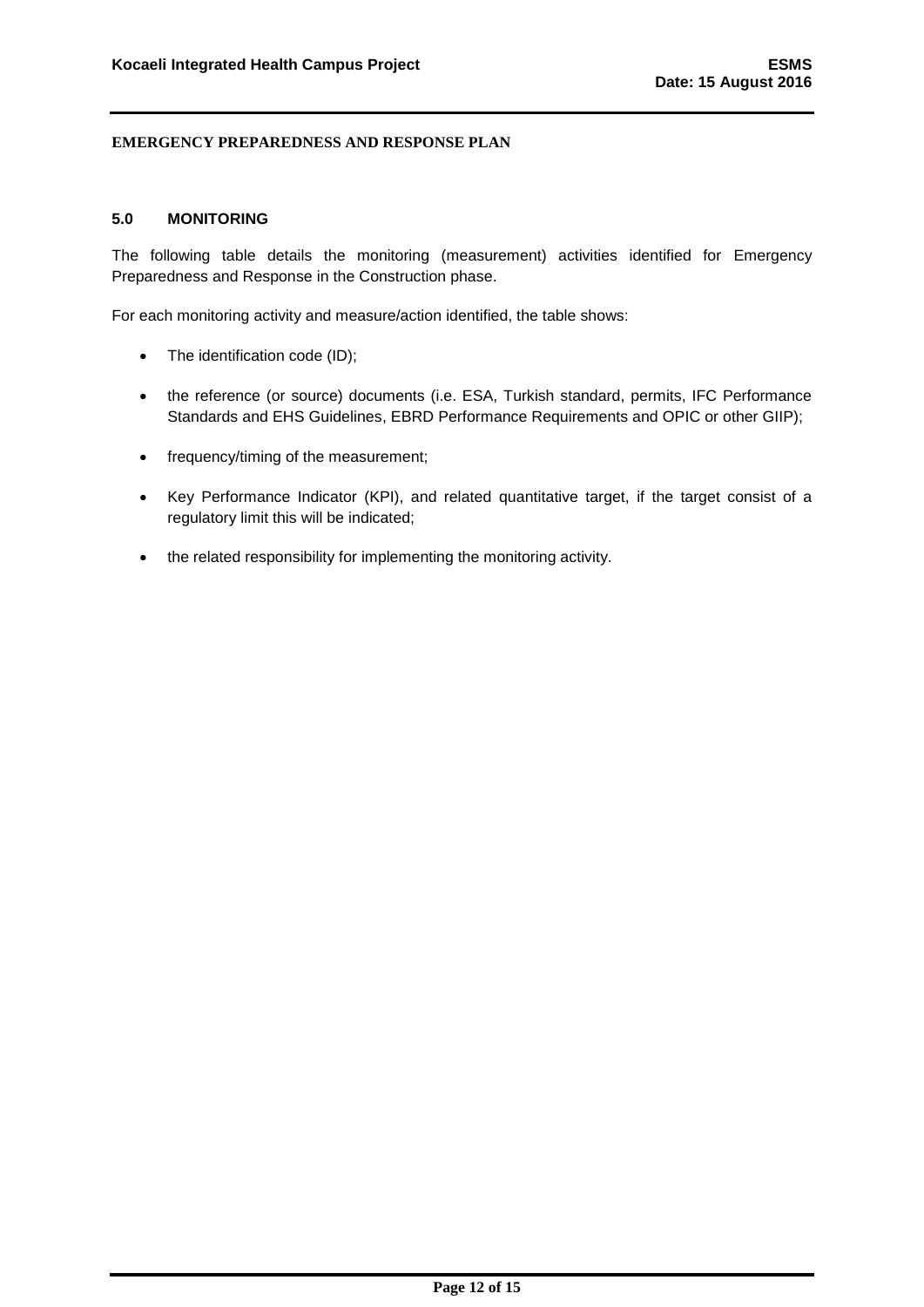# **Date: 15 August 2016**

| ID.           | Source doc.                                                                                                                       | <b>Monitoring Action/Measure description</b>                                                                       | <b>Frequency/Timing</b>                    | <b>KPI</b>             | Target/ Acceptance Responsibilities<br>criteria                                                                                            |                           |
|---------------|-----------------------------------------------------------------------------------------------------------------------------------|--------------------------------------------------------------------------------------------------------------------|--------------------------------------------|------------------------|--------------------------------------------------------------------------------------------------------------------------------------------|---------------------------|
| <b>EPR-06</b> | Law No. 6331,<br>IFC-EHS GL. IFC<br>PS2-4, EBRD PR 4                                                                              | Number of emergencies that have triggered the<br>emergency response are recorded in monthly HSE<br>statistics      | Ongoing                                    | n.a.                   | <b>HSE Statistics</b>                                                                                                                      | <b>EPC Contractor</b>     |
| <b>EPR-07</b> | Law No. 6331.<br>Turkish Reg. Gaz.<br>No. 28648<br>of15/05/2013,<br>IFC- EHS GL, IFC<br>PS2-4, EBRD PR 4                          | Emergency Preparedness and Response training of<br>employees and specific training for emergency response<br>teams | Initial training and<br>regular refreshers | Trained<br>personnel % | 90%<br>(i.e. only motivated<br>exceptions allowed,<br>e.g. presence of<br>personnel for which<br>training is planned in<br>the short term) | SPV and EPC<br>Contractor |
| <b>EPR-08</b> | Law No. 6331,<br>Turkish Reg. Gaz.<br>No. 28681 of<br>18/06/2013, 28648 of<br>15/05/2013.<br>IFC- EHS GL, IFC<br>PS2-4, EBRD PR 4 | Emergency Drills conducted at least annually and records<br>are kept                                               | Annually                                   | n.a.                   | Annual drills/Drill<br>reports                                                                                                             | SPV and EPC<br>Contractor |
| <b>EPR-09</b> | Law No. 6331,<br>Turkish Reg. Gaz.<br>No. 28681 of<br>18/06/2013, 28648 of<br>15/05/2013,<br>IFC- EHS GL, IFC<br>PS2-4, EBRD PR 4 | Emergency Preparedness and Response Procedures are<br>reviewed and updated annually.                               | Annually                                   | n.a.                   | Document records                                                                                                                           | SPV and EPC<br>Contractor |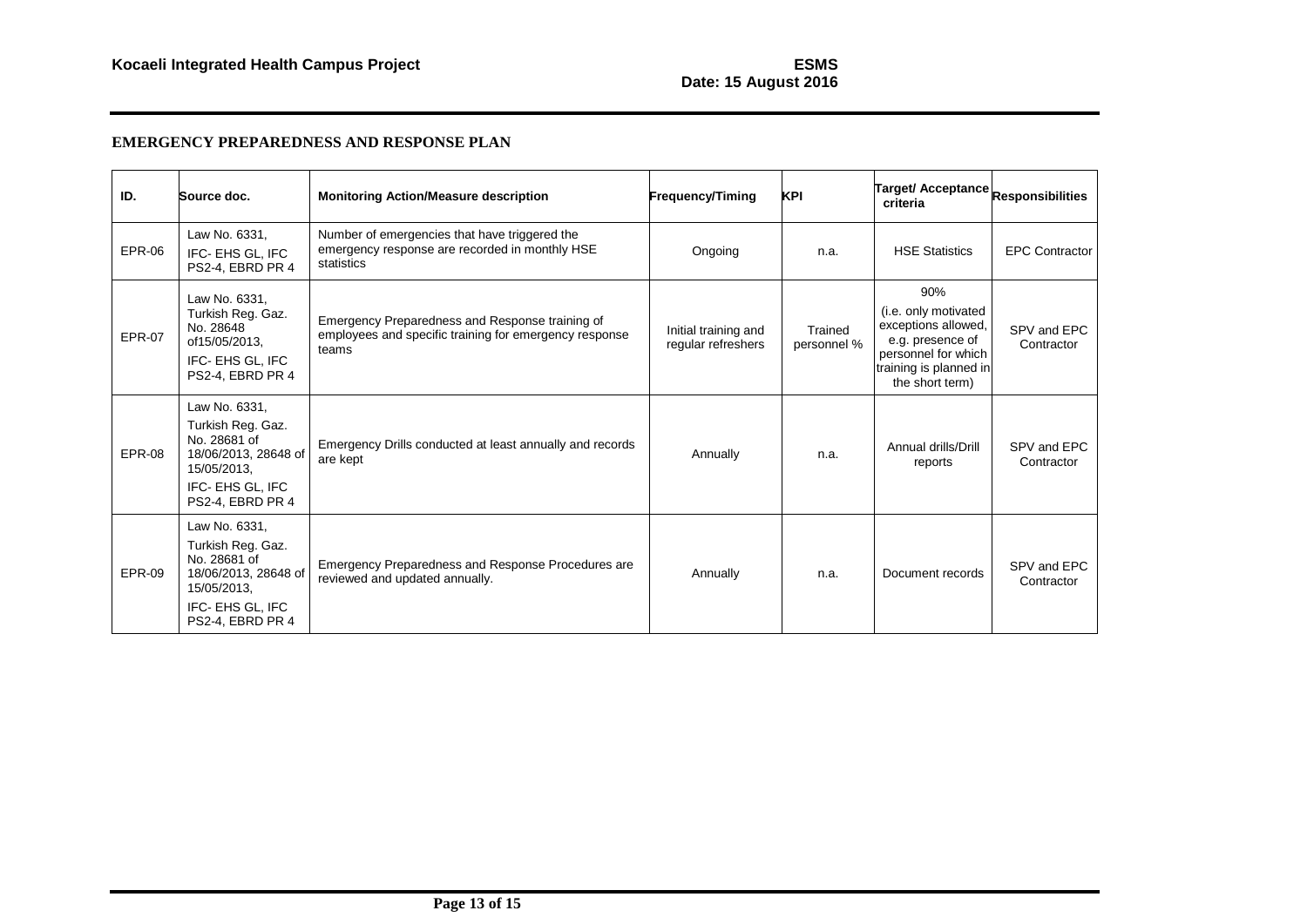## <span id="page-14-0"></span>**6.0 AUDIT AND REVIEW**

The correct implementation of this Plan is verified through internal inspections and audits to be carried out according to the requirements included in "Internal audit" Section of the "ESMS Manual".

The schedule, the frequency, the scope and objectives of the audit as well as the responsible internal inspectors will be indicated in the Audit Program that will be developed and updated by SPV HSE Department.

Internal auditing will address:

- The correct implementation of this Plan;
- The correct development and implementation of EPC Contractor Procedure;
- The correct and timely implementation of an auditing and review system by the EPC Contractor;
- Each of the point indicated in the tables in Section 4 (mitigation actions/measures) and Section 5 (Monitoring) of this Plan.

During the inspections, the audit team will address in particular:

- Emergency Preparedness and Response Procedure reviews
- Monthly HSE Statistics
- Training/Awareness Participation Forms
- Emergency Drill reports

Evidences and results of the inspection and audit activities are included in the audit reports and in the "Non-Conformity and Preventive/Corrective actions" records.

SPV Management reviews results of audits and inspections and the progress of the Preventive/Corrective actions and takes additional appropriate actions if necessary.